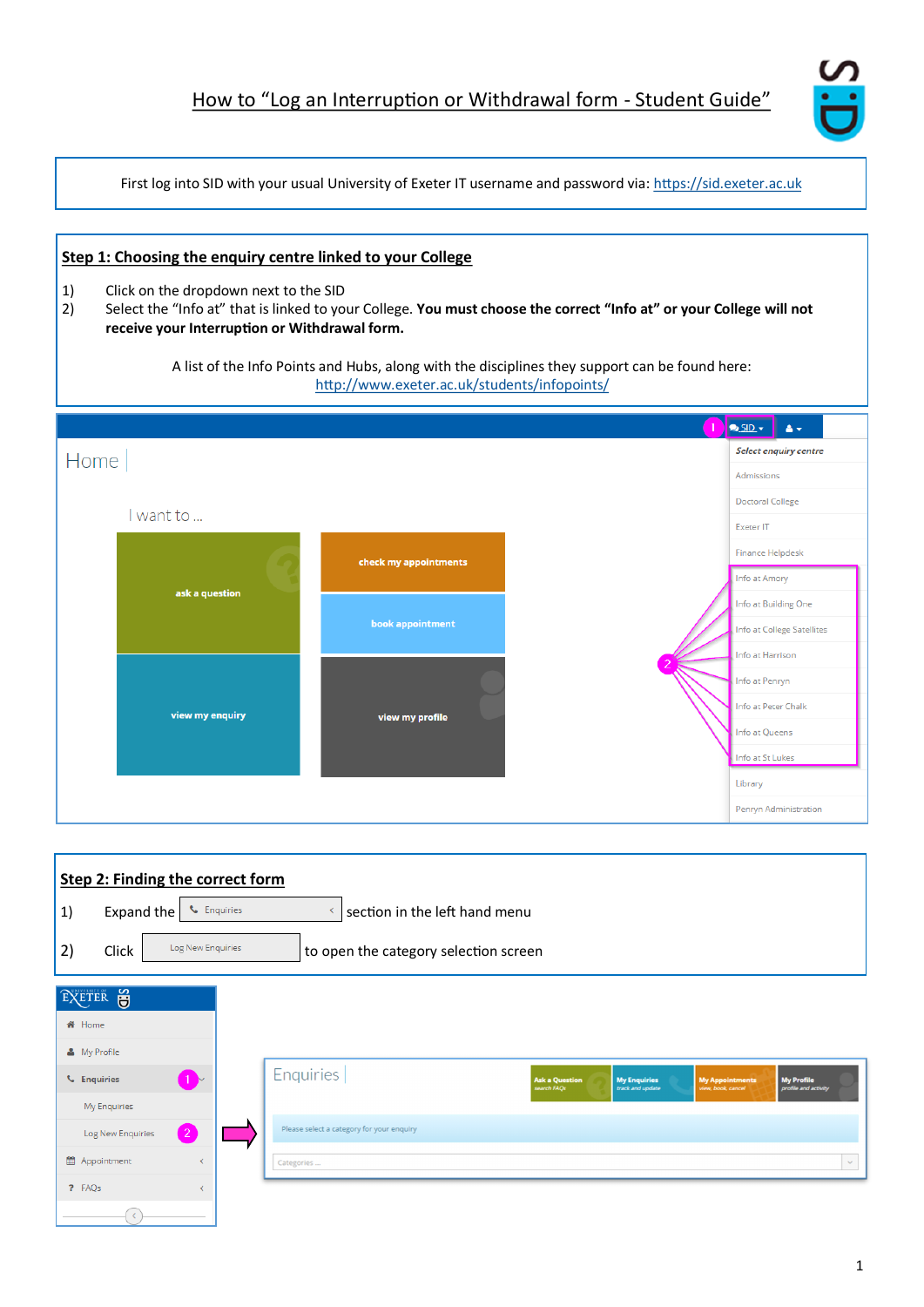# How to "Log an Interruption or Withdrawal form - Student Guide"



### **Step 2: Finding the correct form (cont.)**

- 3) Search for either the "INTERRUPTION FORM" or "WITHDRAWAL FORM" category using the search box.
- 4) Choose the correct category for your enquiry

Note: The name of your "Info at" Hub will be written after the form name.

**Check this is the correct hub for your course. If it is not, go back to Step 1 and choose another enquiry centre.**

| Enquiries                                                                                                            | <b>Ask a Question</b><br>search FAQs | <b>My Enquiry</b><br>track and update | <b>My Appointments</b><br>view, book, cancel | <b>My Profile</b><br>profile and activity |   |
|----------------------------------------------------------------------------------------------------------------------|--------------------------------------|---------------------------------------|----------------------------------------------|-------------------------------------------|---|
| Please select a category for your enquiry                                                                            |                                      |                                       |                                              |                                           |   |
| Categories<br>form<br>Private Accommodation - Tenancy information                                                    |                                      |                                       |                                              |                                           | Q |
| INTERRUPTION FORM (North Hub) 4 Jun<br>WITHDRAWAL FORM (A THE Y Hub)<br>Clinical Research Facility - TeleForm System |                                      |                                       |                                              |                                           |   |

#### **Step 3: Completing the form**

- 1) After selecting the category, you will be presented with the relevant form.
- 2) Please complete all questions and read the form completion notes.

| <b>Enquiries</b><br><b>My Enquiry</b><br><b>My Profile</b><br><b>Ask a Question</b><br><b>My Appointments</b><br>search FAQs<br>track and update<br>view, book, cancel<br>profile and activity                                                                                                              |              |
|-------------------------------------------------------------------------------------------------------------------------------------------------------------------------------------------------------------------------------------------------------------------------------------------------------------|--------------|
| Create new enquiry within: INTERRUPTION FORM (Fig. 14 Hub)                                                                                                                                                                                                                                                  |              |
| INTERRUPTION FORM ( Heart Hub)                                                                                                                                                                                                                                                                              | $\checkmark$ |
| Please supply answers to the following questions:                                                                                                                                                                                                                                                           |              |
| To request an interruption, please complete this form. This will then be sent to your College and any other relevant departments for approval.<br>You are not officially interrupted from your programme until you receive confirmation from Student Records that they have processed your<br>interruption. |              |
| Please confirm that you understand that the University recognises that students may wish to interrupt their studies for a variety of reasons. Each case is treat<br>individually, but will require approval from your College. *                                                                            |              |
| Yes                                                                                                                                                                                                                                                                                                         | ◡            |
| Please confirm that you understand that in any interruption of studies, the primary concern is to ensure that a successful return to study can be made.                                                                                                                                                     |              |
| Therefore interruptions are normally granted for a maximum of 12 months in the first instance and applications for an interruption extending beyond 12 mont ns will<br>only be considered in exceptional circumstances. *                                                                                   |              |
| Yes                                                                                                                                                                                                                                                                                                         | $\checkmark$ |
|                                                                                                                                                                                                                                                                                                             |              |